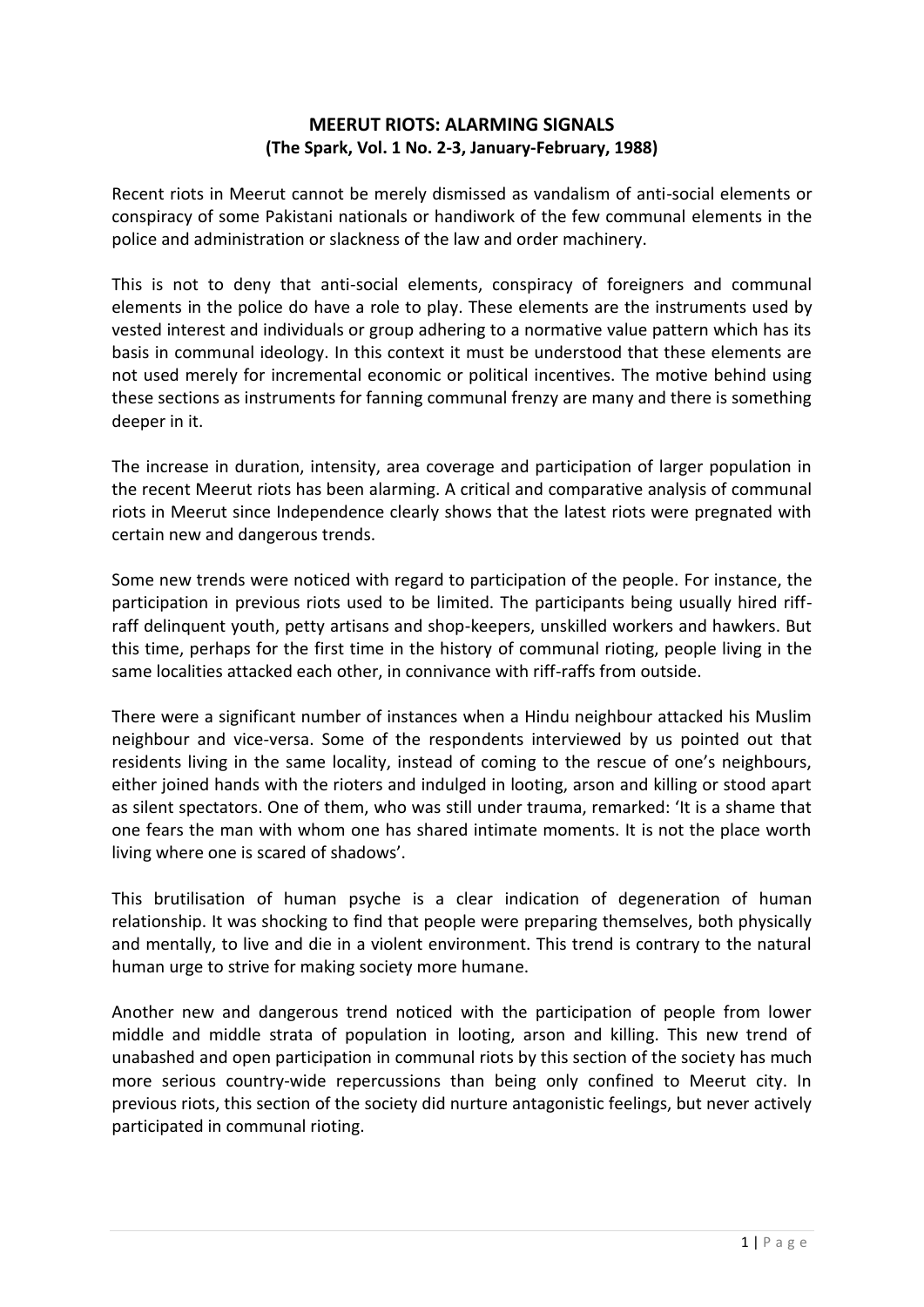It was also revealing that a large section of Harijans also participated in the riots and attached localities inhabited by Muslims. So much so that in some areas the rioting appeared to be between Harijans and the Muslims. This new tendency imparted ferocity to communal rioting, and also provided the caste Hindus with a vanguard.

During the course of our survey in 1982, it was observed that the conversion of Hindus into Islam had created a new source of tension. The Vishwa Hindu Parishad and Arya Samaj leadership, due to their ideological and circumstantial compulsion, launched a movement to bring Harijans into the mainstream of Hinduism by highlighting the perceived negative aspects of the Islamic culture. Mobile temples to facilitate Harijans to perform religious practices and rituals were also introduced. During the 1982 riots, a large chunk of Harijans had also participated in the orgy, as if to defend the glory of Hinduism.

This increase in participation of diverse sections of the society in symptomatic of pervasiveness and increasing extremity of communal ideology. This is also a pointer towards the trend and increasing acceptance of elements specific to communal ideology. It also signifies the legitimacy that has come to be attached with the perception which projects social relations in the form of communal cleavages.

One may therefore assert without fear of contradiction that such a situation was the direct outcome of the communal antagonism preached and practiced by various political and social organisations.

The trends of increasing communalisation was noticeable even during the 1982 survey. The controversies relating to culture and religious roots were being debated in local vernacular press as well as in day-to-day interaction among the people. For instance, an editorial in an Urdu newspaper on 22 March, 1082, tried to added to the controversy by reviving the story that when Hazarat Bale Mian Sahib reached Meerut to propagate Islam, he waged a war against the Hindu rulers of Meerut. During the war, Bale Mian lost a finger which was buried opposite the Chandi Mandir, on which the Mazar of Bale Mian was erected (it is still there). Later, it is alleged, that Chandi Devi appeared before Hazarat Bale Sahib and 'apologised' for her mistake and subsequently embraced Islam!

Not only the role of local vernacular papers, which are mostly communal in orientation, but graffiti on the walls are loaded to inflame dormant communal sentiments. A case in point was the reappearance on the walls of Meerut of the slogan coined in Lahore after Pakistan was formed. "Has ke liya Pakistan, Larh ke lenge Hindustan" (we got Pakistan without much effort, will now conquer India through war). A Vishwa Hindu Parishad poster read "Agar Hindustan main rehna hoga, to Vande Mataram Kahna hoga" (If you must stay in India, you will have to recite Vande Mataram). (This was actually being projected on the screen during movie shows in the theatres in 182).

During the recent visit we found that such communal assertions and slogans full of hatred have become more blatant and distorted. Announcements were being made even from public and religious platforms on loudspeakers on the 'danger' to one's religious group identities and need to unite together to protect it! For instance, an announcement was being made from Imiliyan Masjid, asking the followers of the faith to join hands and defend